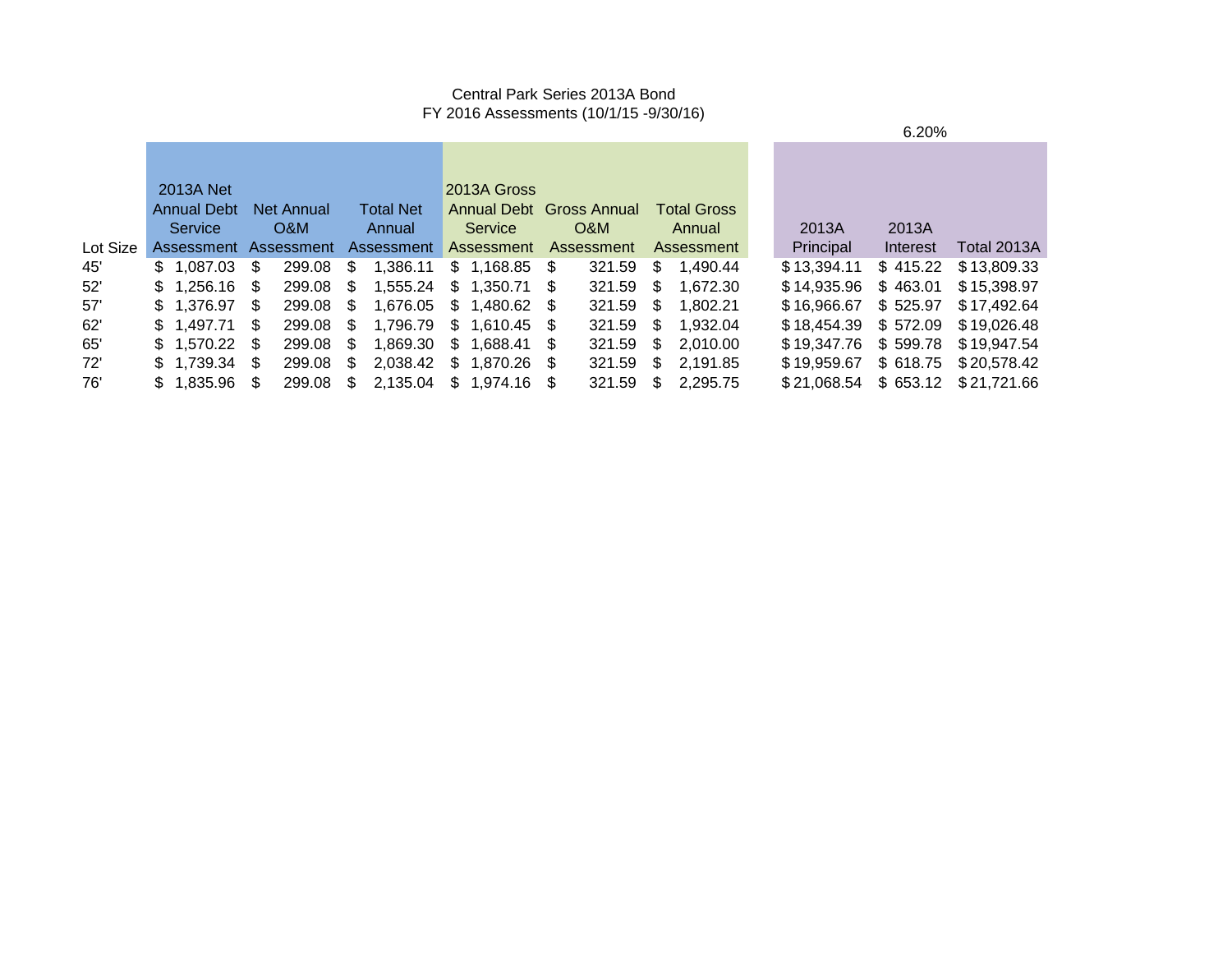#### Central Park Series 2010A Bond

|                  |                         |    |                |      |                   |                        | .        |
|------------------|-------------------------|----|----------------|------|-------------------|------------------------|----------|
|                  |                         |    |                |      |                   |                        |          |
|                  |                         |    | <b>Gross</b>   |      |                   |                        |          |
|                  | <b>2010A Net Annual</b> |    | Annual         |      | Net O&M           | 2010A                  | 2010A    |
| Lot Size         | <b>Assessment</b>       |    | Assessment     |      | <b>Assessment</b> | Principal              | Interest |
| 45 \$            | 754.64                  | S. | 811.44         | - \$ | 299.08            | \$7,920.50             | \$293.06 |
| $52 \text{ }$ \$ | 872.02                  | \$ | 937.66 \$      |      | 299.08            | \$9,152.58             | \$338.65 |
| 65 \$            | 1.090.03                |    | $$1,172.07$ \$ |      | 299.08            | \$11,440.73 \$423.31   |          |
| $72 \text{ }$    | 1,207.42                |    | $$1,298.30$ \$ |      | 299.08            | \$12,672.81            | \$468.89 |
| 76 \$            | 1,274.50                |    | $$1,370.43$ \$ |      | 299.08            | \$13,376.85            | \$494.94 |
| 57 \$            | 955.87                  |    | $$1,027.82$ \$ |      | 299.08            | $$10,032.64$ $$371.21$ |          |

#### 7.40%

| 2010A       | 2010A    |             |
|-------------|----------|-------------|
| Principal   | Interest | Total 2010A |
| \$7,920.50  | \$293.06 | \$8,213.56  |
| \$9,152.58  | \$338.65 | \$9,491.23  |
| \$11,440.73 | \$423.31 | \$11,864.04 |
| \$12,672.81 | \$468.89 | \$13,141.70 |
| \$13,376.85 | \$494.94 | \$13,871.79 |
| \$10,032.64 | \$371.21 | \$10,403.85 |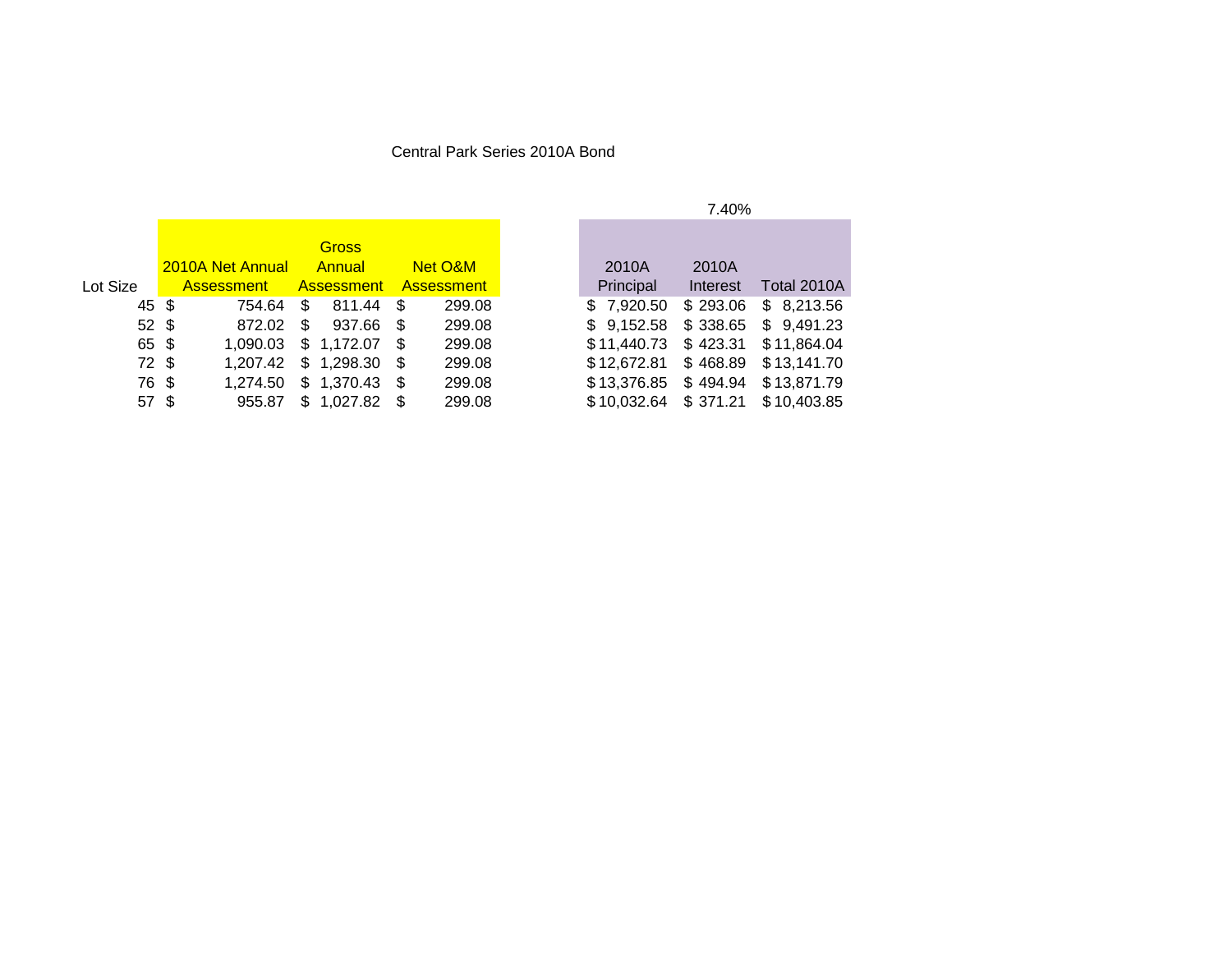| Unit Type              | Outstanding<br>Principal | <b>Net Annual</b><br><b>Assessment</b> | <b>Gross Annual</b><br><b>Assessment</b> | Net O&M<br><b>Assessment</b> | <b>Gross O&amp;M</b><br><b>Assessment</b> |
|------------------------|--------------------------|----------------------------------------|------------------------------------------|------------------------------|-------------------------------------------|
|                        |                          |                                        |                                          |                              |                                           |
| 62' (76' - Haddington) | \$30,096.72              | \$2,855.63                             | \$3,070.57                               | \$476.19                     | \$512.03                                  |
| 76' Haddington         | \$32,782.99              | \$2,892.77                             | \$3,110.51                               | \$476.19                     | \$512.03                                  |
| 62' Windy Hill         | \$29,331.84              | \$2,588.24                             | \$2,783.05                               | \$476.19                     | \$512.03                                  |
| 45' Belleisle          | \$6,267.22               | \$553.02                               | \$594.65                                 | \$476.19                     | \$512.03                                  |
| 57' Belleisle          | \$9,991.93               | \$881.69                               | \$948.05                                 | \$476.19                     | \$512.03                                  |
| 57' Highlands          | \$28,421.13              | \$2,507.88                             | \$2,696.65                               | \$476.19                     | \$512.03                                  |
| 90' Seacroft           | \$42,589.66              | \$3,758                                | \$4,040.60                               | \$476.19                     | \$512.03                                  |
| 100' Seacroft          | \$42,589.66              | \$3,758                                | \$4,040.60                               | \$476.19                     | \$512.03                                  |
| 76' Collingtree        | \$35,275.20              | \$3,113                                | \$3,346.98                               | \$476.19                     | \$512.03                                  |
| 62' Collingtree        | \$31,407.83              | \$2,771                                | \$2,980.01                               | \$476.19                     | \$512.03                                  |
| 57' Whittlebury        | \$30,827.92              | \$2.720                                | \$2,925,00                               | \$476.19                     | \$512.03                                  |

# **Country Club East Series 2006 Debt Allocation**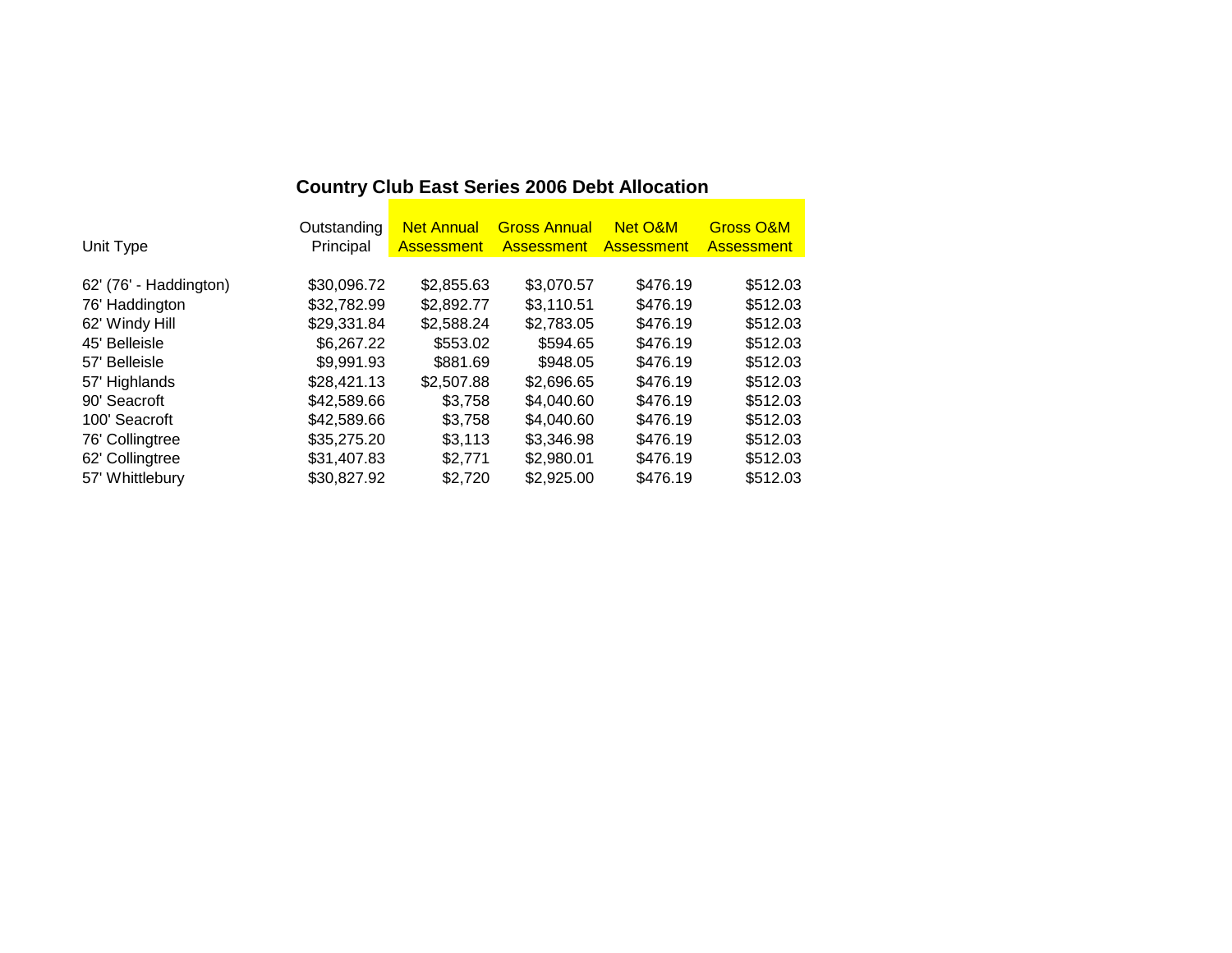# **Country Club East Series 2013 Debt Allocation**

| Unit Type       | Outstanding<br>Principal |            | <b>Net Annual Gross Annual</b><br>Assessment Assessment Assessment | Net O&M  | <b>Gross O&amp;M</b><br><b>Assessment</b> |
|-----------------|--------------------------|------------|--------------------------------------------------------------------|----------|-------------------------------------------|
| Whittlebury 57' | \$31,535.80              | \$2,720.28 | \$2,925.03                                                         | \$476.19 | \$512.03                                  |
| Collingtree 62' | \$32,067.33              | \$2,771.42 | \$2,980.02                                                         | \$476.19 | \$512.03                                  |
| Prestbury 76'   | \$36,016.32              | \$3,112.71 | \$3,347.00                                                         | \$476.19 | \$512.03                                  |
| Prestbury 90'   | \$40,891.18              | \$3,534.02 | \$3,800.02                                                         | \$476.19 | \$512.03                                  |
| Clubside        | \$12,751.61              | \$1,102.05 | \$1,185.00                                                         | \$238.09 | \$256.01                                  |
| Hillside        | \$27,784.18              | \$2,401.25 | \$2,581.99                                                         | \$476.19 | \$512.03                                  |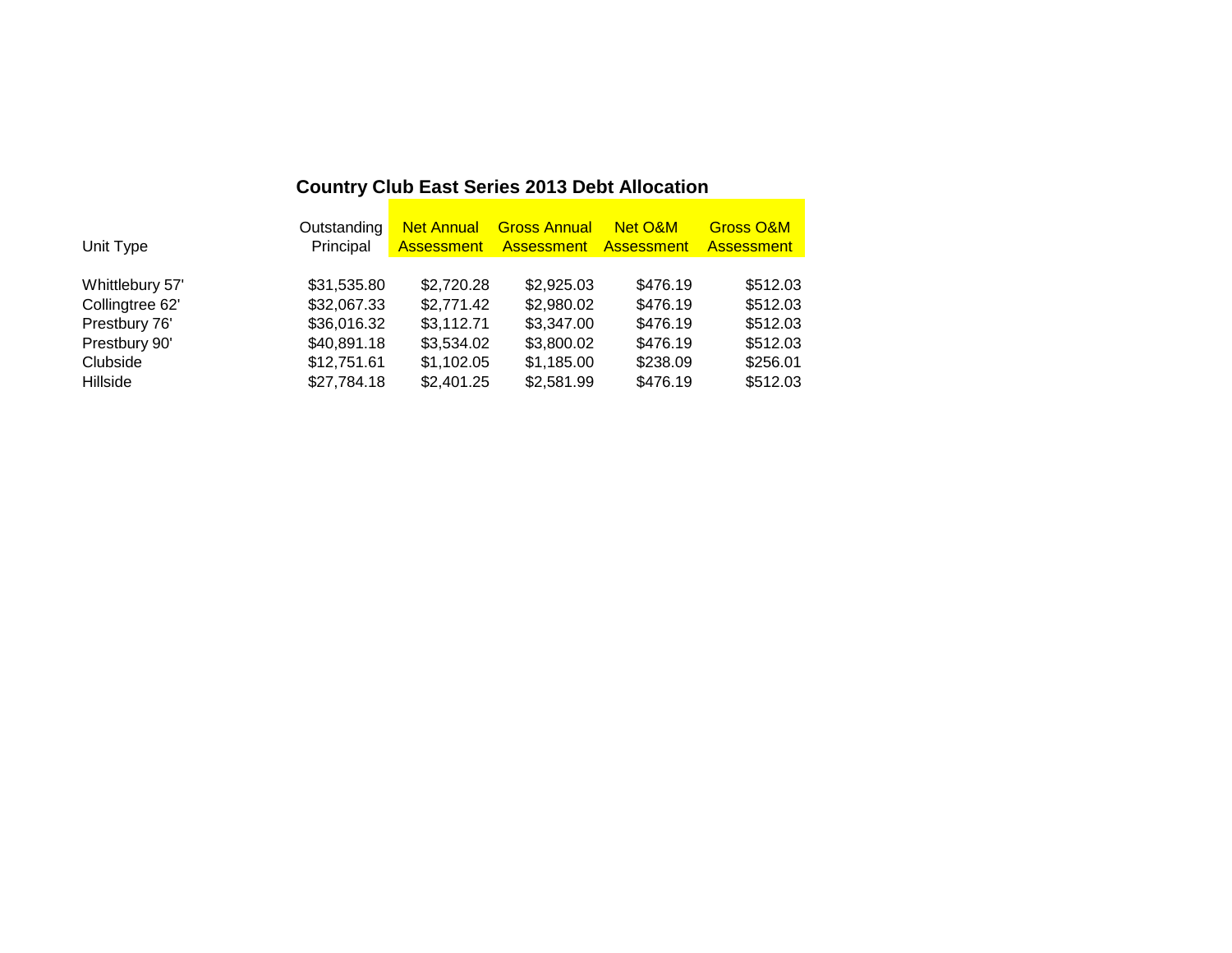| <b>Country Club East Series 2014 Debt Allocation</b> |
|------------------------------------------------------|
|                                                      |

|                  | Outstanding | <b>Net Annual</b> | <b>Gross Annual</b> | Net O&M           | <b>Gross O&amp;M</b> |
|------------------|-------------|-------------------|---------------------|-------------------|----------------------|
| Unit Type        | Principal   | Assessment        | <b>Assessment</b>   | <b>Assessment</b> | <b>Assessment</b>    |
|                  |             |                   |                     |                   |                      |
| Hillside         | \$32,147.25 | \$2,401.24        | \$2,581.98          | \$476.19          | \$512.03             |
| Eaglescliffe 76' | \$41,673    | \$3,113           | \$3,347.03          | \$476.19          | \$512.03             |
| Eaglescliffe 90' | \$47,312    | \$3,534           | \$3,800.00          | \$476.19          | \$512.03             |
| Longcliffe 62'   | \$37,103    | \$2,771           | \$2,980.00          | \$476.19          | \$512.03             |
| Hawkstone 76'    | \$41,673    | \$3,113           | \$3,347.03          | \$476.19          | \$512.03             |
| Hawkstone 62'    | \$37,103    | \$2,771           | \$2,980.00          | \$476.19          | \$512.03             |
| Prestbury 76'    | \$41,673    | \$3,113           | \$3,347.03          | \$476.19          | \$512.03             |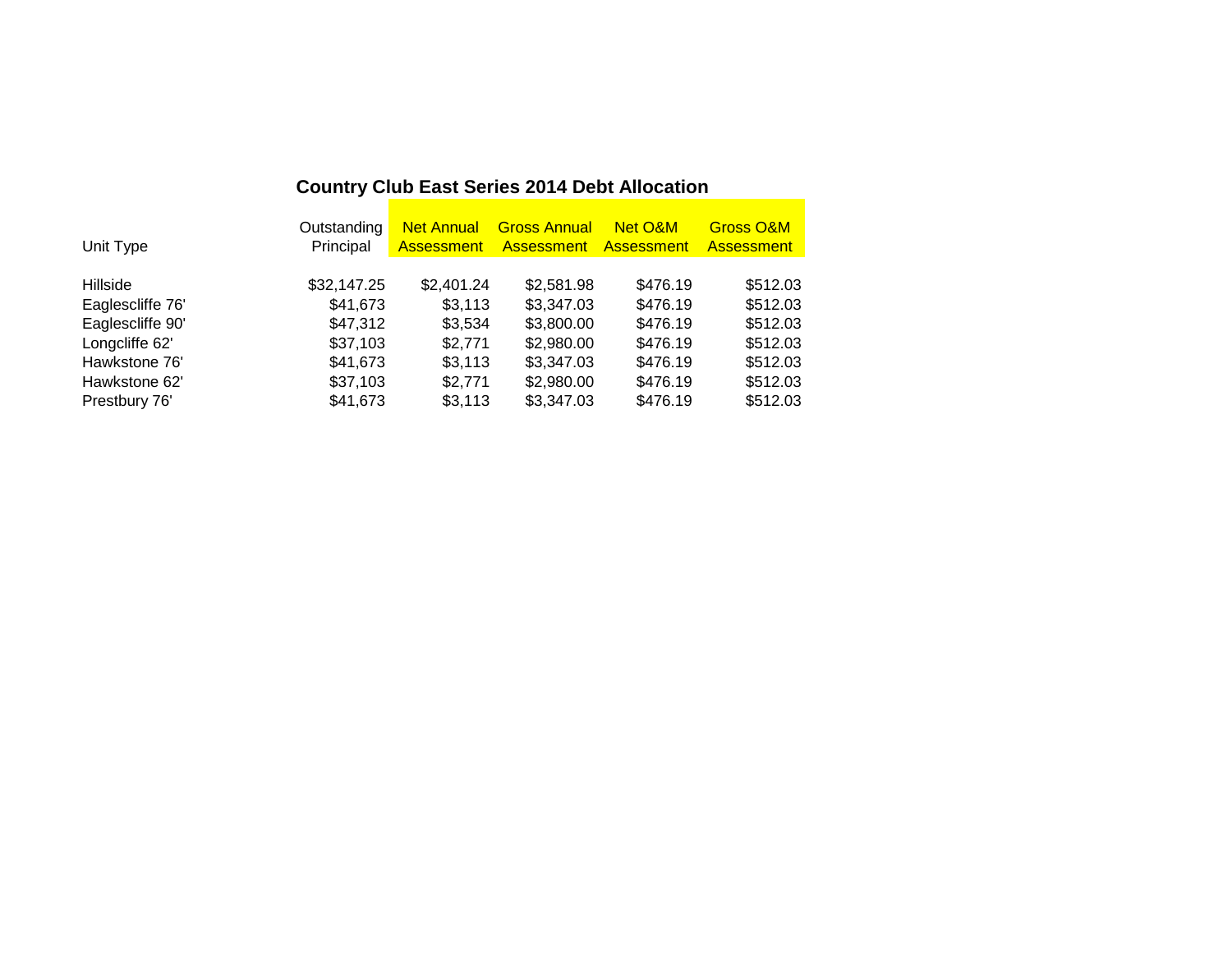## **Belleisle 2011A Debt Allocation**

| Unit Type     | Principal  |          | Outstanding Net Annual Gross Annual Net O&M<br><b>Assessment Assessment Assessment Assessment</b> |          | <b>Gross O&amp;M</b> |
|---------------|------------|----------|---------------------------------------------------------------------------------------------------|----------|----------------------|
| 45' Belleisle | \$9,018.78 | \$886.50 | \$953.23                                                                                          | \$476.19 | \$512.03             |
| 57' Belleisle | \$9,428.15 | \$926.74 | \$996.49                                                                                          | \$476.19 | \$512.03             |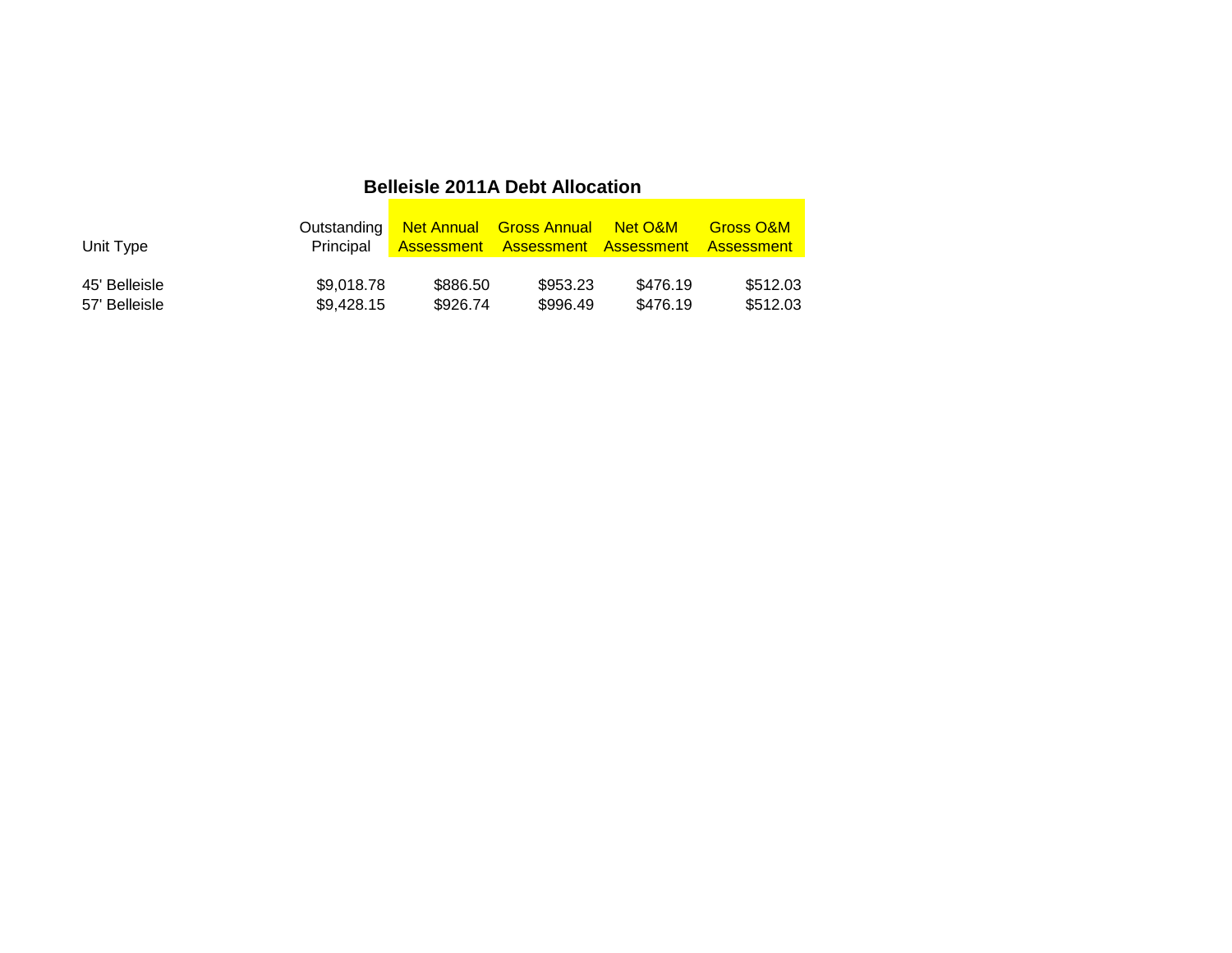#### Lakewood Centre & NW Sector Series 2011A Bond

|                      |                 | Annual            | Annual            |     |           |
|----------------------|-----------------|-------------------|-------------------|-----|-----------|
|                      |                 | <b>Assessment</b> | <b>Assessment</b> |     |           |
|                      |                 | (Net)             | (Gross)           |     | Gross O&M |
| 45' Esplanade        | \$<br>8,301.83  | \$<br>970.43      | \$<br>1,043.48    | S   | 321.59    |
| 45'G Esplanade       | \$<br>16,094.73 | \$<br>1,554.40    | \$<br>1,671.40    | \$  | 321.59    |
| 52' Esplanade        | \$<br>9,592.13  | \$<br>1,103.45    | \$<br>1,186.50    | \$  | 321.59    |
| 52'G Esplanade       | \$<br>17,405.67 | \$<br>1,681.01    | \$<br>1,807.54    | \$. | 321.59    |
| 62' Esplanade        | \$<br>11,439.07 | \$<br>1,298.02    | \$<br>1,395.72    | \$. | 321.59    |
| 62'G Esplanade       | \$<br>18,689.21 | \$<br>1,804.98    | \$<br>1,940.84    | S   | 321.59    |
| 76'G Esplanade       | \$<br>23,321.50 | \$<br>2,252.35    | \$<br>2,421.88    | \$  | 321.59    |
| 90' Esplanade        | \$<br>23,321.50 | \$<br>2,252.35    | \$<br>2,421.88    | \$  | 321.59    |
| 20TH Harmony         | \$<br>12,032.10 | \$<br>1,161.86    | \$<br>1,249.31    | \$  | 160.80    |
| 30TH Harmony         | \$<br>13,463.58 | \$<br>1,300.09    | \$<br>1,397.95    | \$  | 160.80    |
| <b>SF Harmony</b>    | \$<br>15,786.82 | \$<br>1,524.43    | \$<br>1,639.17    | \$. | 321.59    |
| 65' Bridgewater      | \$<br>18,689.21 | \$<br>1,804.98    | \$<br>1,940.84    | \$  | 321.59    |
| 76' Bridgewater      | \$<br>23,321.50 | \$<br>2,252.35    | \$<br>2,421.88    | \$  | 321.59    |
| MF Esplanade         | \$<br>9,556.87  | \$<br>922.99      | \$<br>992.46      | \$  | 160.80    |
| <b>MFG Esplanade</b> | \$<br>13,463.98 | \$<br>1,300.33    | \$<br>1,398.20    | \$  | 160.80    |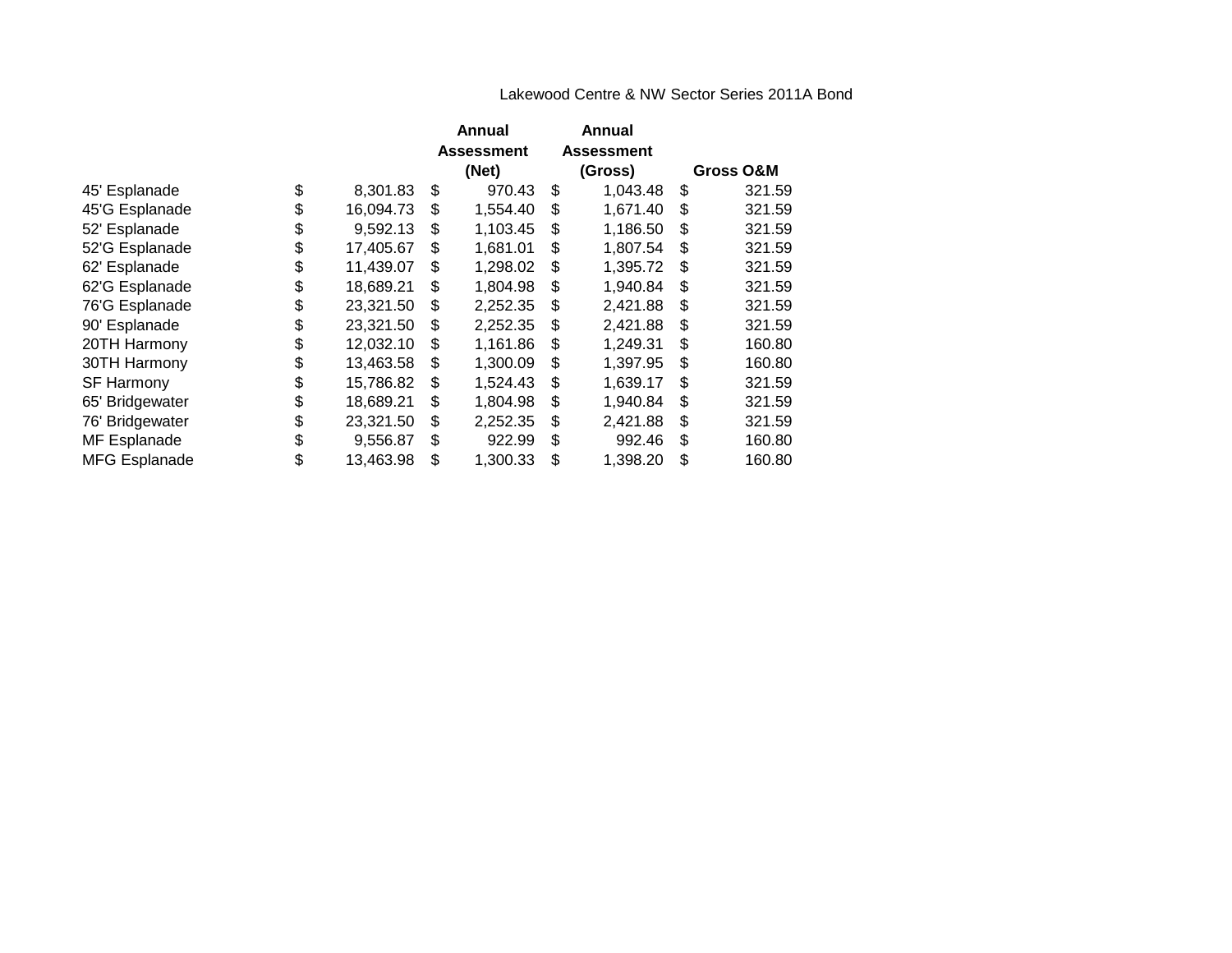|             | Net Annual Debt |                    | <b>Gross Annual Debt</b> |             |      | Net Annual O&M |  |  |
|-------------|-----------------|--------------------|--------------------------|-------------|------|----------------|--|--|
|             |                 | Service Assessment |                          | Service     |      | Assessments    |  |  |
| Villa       | \$              | 1,352.64           | - \$                     | 1,454.45 \$ |      | 476.19         |  |  |
| Park        | S               | 1,891.24           | \$.                      | 2,033.59    | \$.  | 476.19         |  |  |
| Meadow      | S               | 2,113.30           | S                        | 2,272.37    | \$.  | 476.19         |  |  |
| Manor       | S               | 2,542.76 \$        |                          | 2,734.15    | - \$ | 476.19         |  |  |
| Estate      | S               | 2,986.72           | \$.                      | 3,211.53    | \$.  | 476.19         |  |  |
| Plantantion | S               | 4,099.56           |                          | 4,408.13    | \$.  | 476.19         |  |  |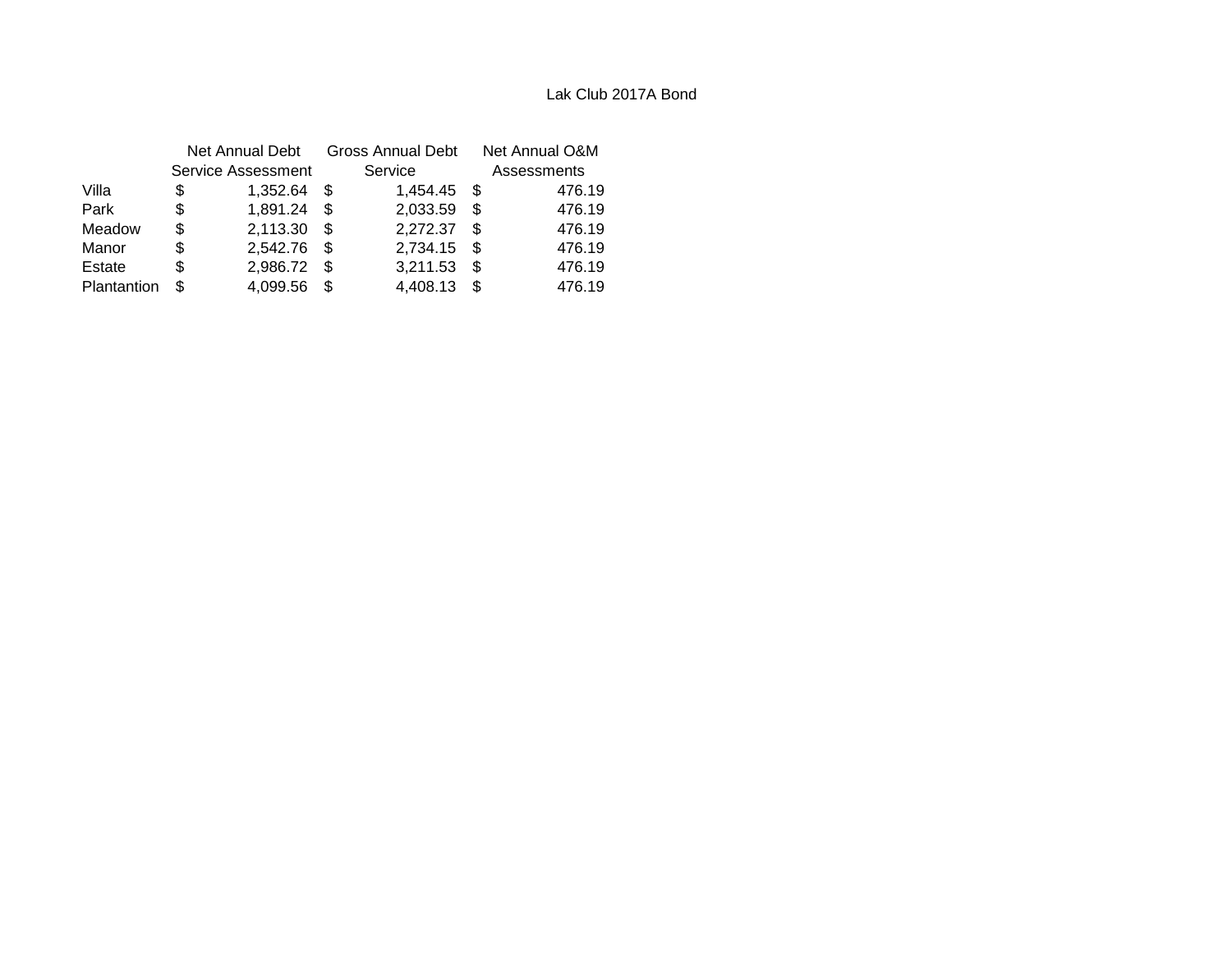|     |   | Net Annual Debt |      |              |                               |        |  |
|-----|---|-----------------|------|--------------|-------------------------------|--------|--|
|     |   | Service         |      | Gross Annual | Net Annual O&M<br>Assessments |        |  |
|     |   | Assessment      |      | Debt Service |                               |        |  |
| 42' | S | 626.55 \$       |      | 673.71       | - \$                          | 476.19 |  |
| 52' | S | 775.28          | - \$ | 833.63       | - \$                          | 476.19 |  |
| 66' | S | 984.58          | - \$ | 1,058.69     | \$.                           | 476.19 |  |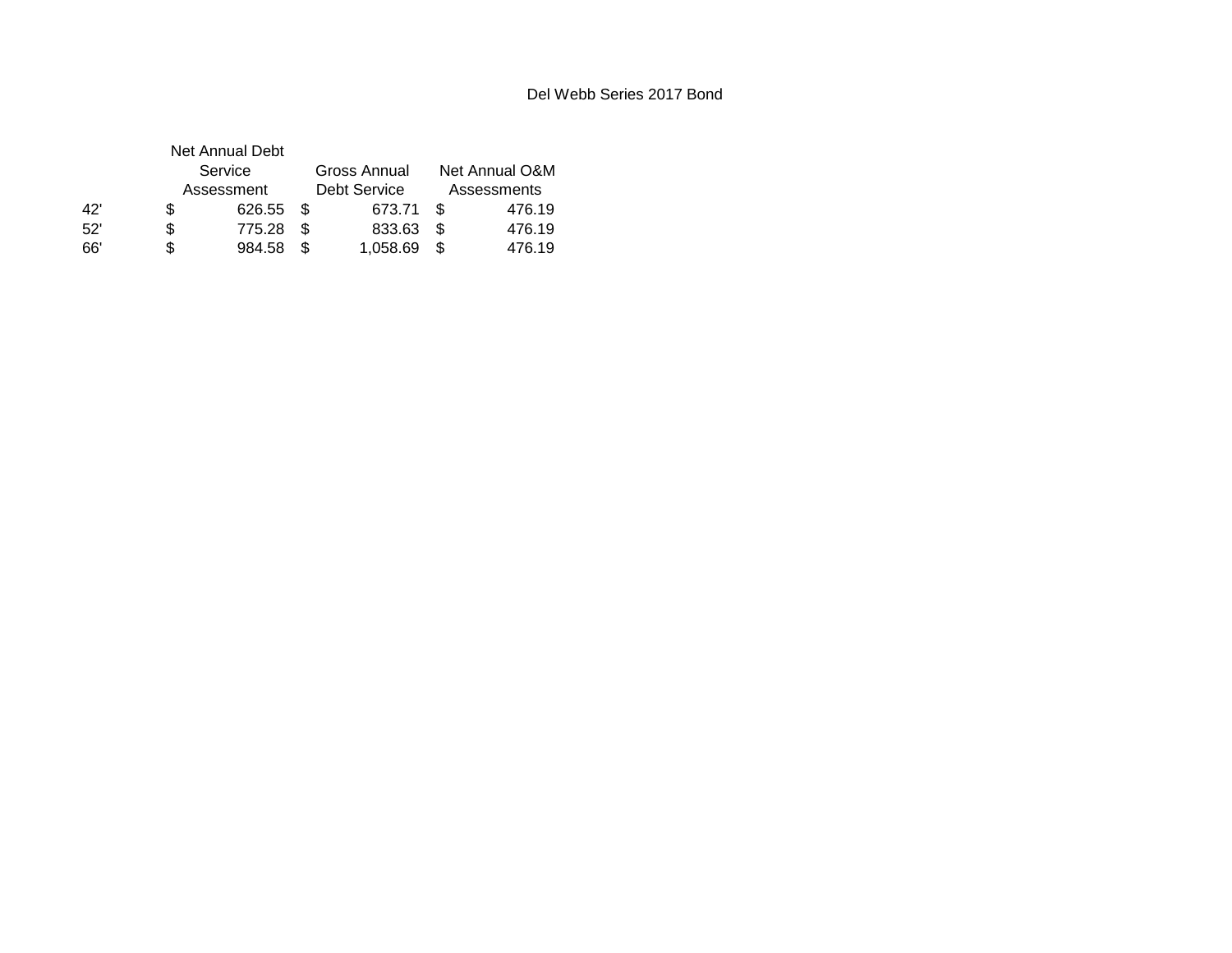## **Lakewood Centre North Sector 2015A Debt Allocation**

|                                                        |                                   | <b>Gross O&amp;M</b>                                                                                                                      |
|--------------------------------------------------------|-----------------------------------|-------------------------------------------------------------------------------------------------------------------------------------------|
| \$995.14                                               | \$299.08<br>\$149.54              | \$321.59<br>\$160.80<br>\$321.59                                                                                                          |
| Principal<br>\$19,215,84<br>\$13.648.33<br>\$19.052.74 | \$1,303.00<br>\$925.48<br>\$1.292 | Outstanding Net Annual Gross Annual Net O&M<br><b>Assessment Assessment Assessment Assessment</b><br>\$1.401.08<br>\$299.08<br>\$1.389.18 |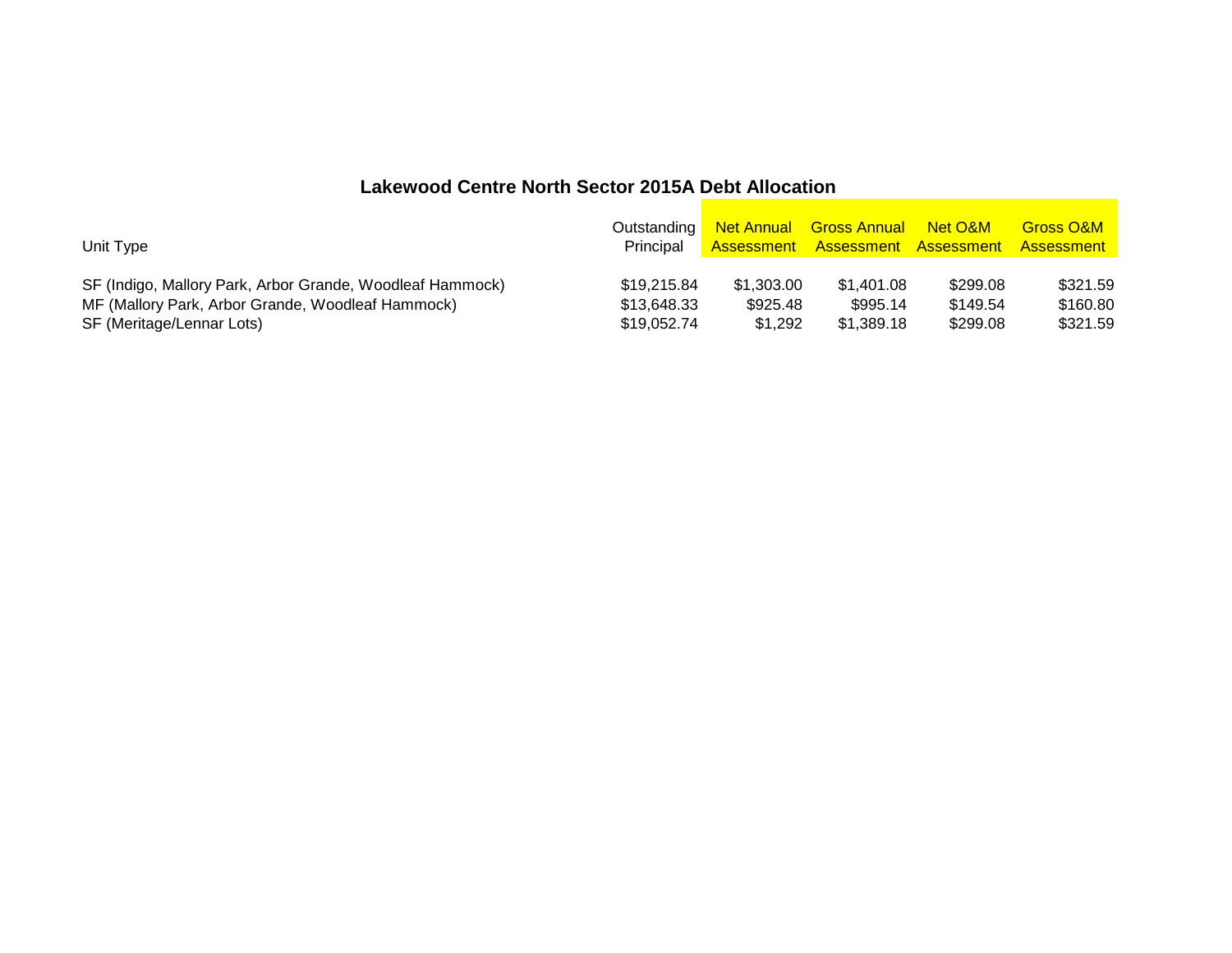### Village of Lakewood Ranch South HBT Series 2016A Bond

|        |    | <b>Net Annual Debt</b> |      |                                     |      |                               |  |
|--------|----|------------------------|------|-------------------------------------|------|-------------------------------|--|
|        |    | Service<br>Assessment  |      | Gross Annual<br><b>Debt Service</b> |      | Net Annual O&M<br>Assessments |  |
|        |    |                        |      |                                     |      |                               |  |
| 4 plex | S  | 800.22 \$              |      | 860.45 \$                           |      | 518.54                        |  |
| 52'    | \$ | 1,184.32 \$            |      | 1,273.46 \$                         |      | 518.54                        |  |
| 65'    | \$ | 1,344.37               | - \$ | 1,445.56                            | - \$ | 518.54                        |  |
| 76'    | \$ | 1,664.46               |      | 1,789.74                            | \$   | 518.54                        |  |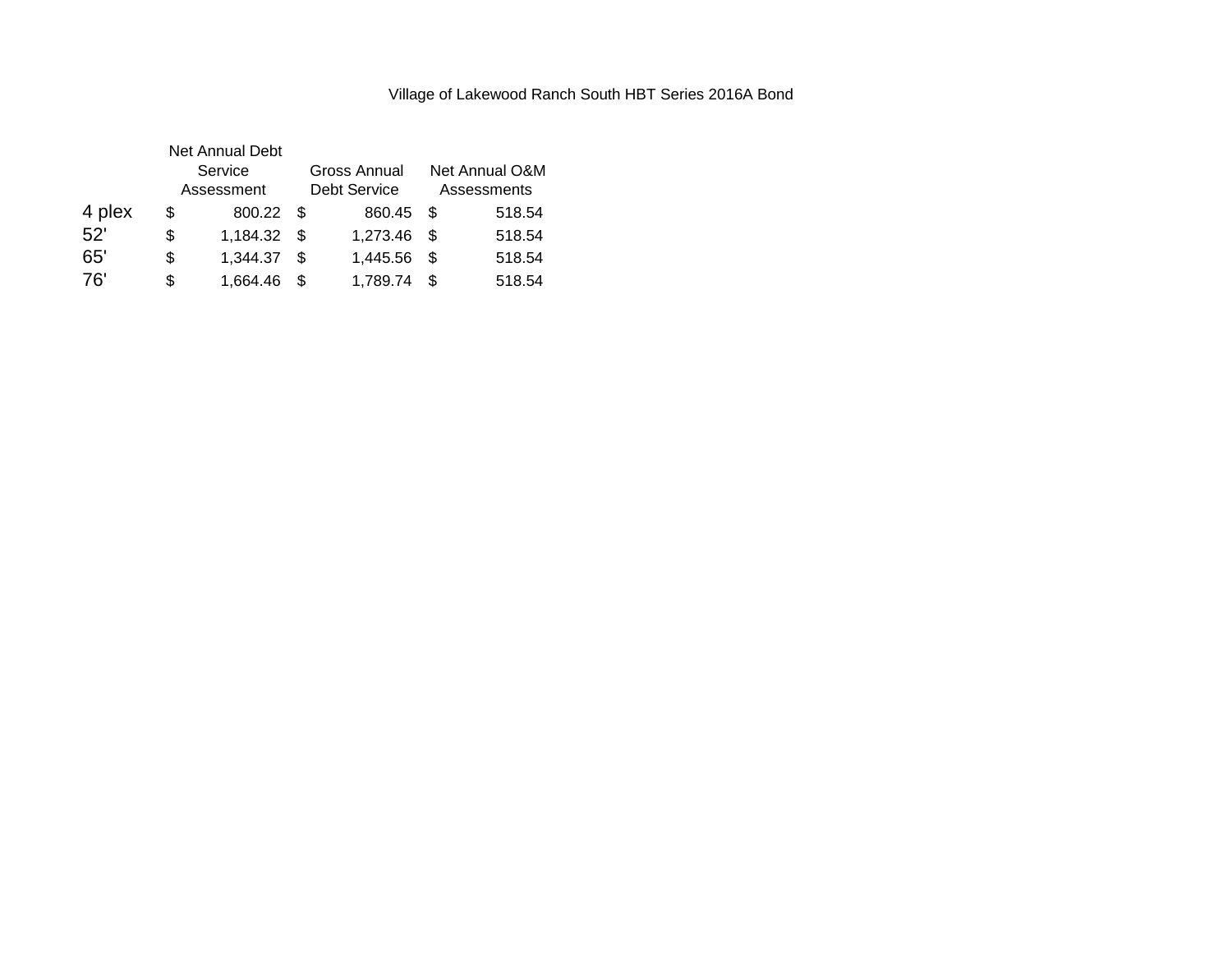### Village of Lakewood Ranch South Pulte Series 2016A Bond

|     |     | Net Annual Debt |  |               |  |                |  |
|-----|-----|-----------------|--|---------------|--|----------------|--|
|     |     | Service         |  | Gross Annual  |  | Net Annual O&M |  |
|     |     | Assessment      |  | Debt Service  |  | Assessments    |  |
| 72' | \$. | 1.472.40 \$     |  | $1.583.23$ \$ |  | 518.54         |  |
| 66' | \$. | 1,280.35 \$     |  | 1.376.72 \$   |  | 518.54         |  |